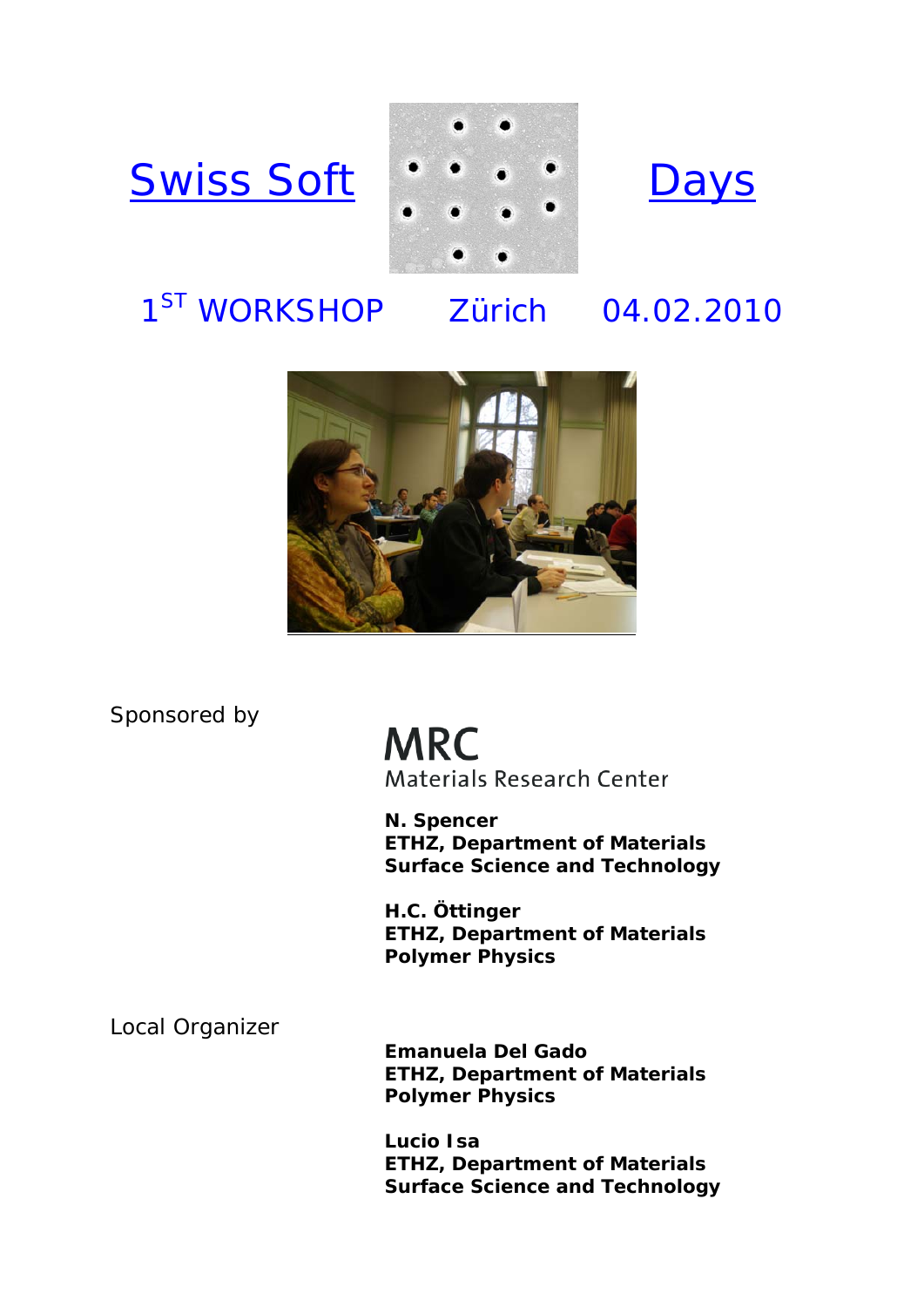## **Program**

| 10.00-10.15                             | Introductory remarks             |                                                                                                                                                                            |
|-----------------------------------------|----------------------------------|----------------------------------------------------------------------------------------------------------------------------------------------------------------------------|
| <b>Theme 1: Colloids &amp; Polymers</b> |                                  |                                                                                                                                                                            |
| 10.15-10.30                             | Ilg (ETHZ)                       | Structure and dynamics of complex fluids:<br>simulations and coarse-graining issues                                                                                        |
| 10.30-10.45                             | Kohlbrecher (PSI)                | Structure and phase diagram of an adhesive<br>colloidal dispersion under high pressure                                                                                     |
| 10.45-11.00                             | Lattuada (ETHZ)                  | Magnetic gelation                                                                                                                                                          |
| 11.00-11.15                             | Gasser (PSI)                     | Crystal structure of highly concentrated pH-<br>and temperature-sensitive microgel<br>suspensions studied by SAXS and SANS                                                 |
| 11.15-11.30                             | Jeney (U Basel)                  | Confined Brownian motion studied by optical<br>trapping interferometry                                                                                                     |
| 11.30-11.45                             | Witz (EPFL)                      | Topological effects in polymer physics probed<br>with circular DNA                                                                                                         |
| 11.45-12.00                             | Ubbink (Nestlé)                  | Structural signatures of plasticization and<br>antiplasticization in amorphous biomaterials                                                                                |
| 12.00-14.00                             | Lunch/Coffee/Posters/Discussion  |                                                                                                                                                                            |
| 14.00-14.15                             | De Los Rios (EPFL)               | Gaussian behavior of polymers at<br>intermediate lengths                                                                                                                   |
| <b>Theme 2: BioPhysics</b>              |                                  |                                                                                                                                                                            |
| 14.15-14.30                             | Aergerter (U Zürich)             | Mechanics of the Drosophila wing imaginal<br>disc                                                                                                                          |
| 14.30-14.45                             | Fink (U Zürich)                  | Structural Biology at the single molecule level<br>using coherent low energy electrons                                                                                     |
| 14.45-15.00                             | Lim (U Basel)                    | Biomimetic functionality of polyethylene glycol<br>(PEG)-- gated nanopores derived from binding<br>interactions with associated antibodies                                 |
| 15.00-15.15                             | Hall (ETHZ)                      | 3D-fibrin hydrogel matrices as scaffold and<br>release systems                                                                                                             |
| 15.15-15.30                             | Delamarche (IBM)                 | Stamps, chips and miniaturized assays                                                                                                                                      |
| 15.30-16.30                             | <b>Coffee/Posters/Discussion</b> |                                                                                                                                                                            |
| <b>Theme 3: Assembly</b>                |                                  |                                                                                                                                                                            |
| 16.30-16.45                             | Stoll (U Geneva)                 | Modelling polymer adsorption/ complexation<br>processes, nanoparticle surface properties,<br>and aggregation of colloidal particles.<br>Applications to aquatic ecosystems |
| 16.45-17.00                             | Fischer (ETHZ)                   | Interfacial rheology of coacervated protein-<br>polysaccharide-surfactant systems: The<br>uneasy role of dilatation                                                        |
| 17.00-17.15                             | Sturzenegger (ETHZ)              | Fabrication of solid-coated microcapsules with<br>unique microstructural and mechanical<br>properties                                                                      |
| 17.15-17.30                             | Reimhult (ETHZ)                  | Lipid membranes on surfaces and ultra-stable<br>core-shell nanoparticles as nanomaterials                                                                                  |
| 17.30-17.45                             | Palivan (U Basel)                | Antioxidant nanoreactors: a way to fight<br>oxidative stress                                                                                                               |
| 17.45-18.00                             | Concluding remarks               |                                                                                                                                                                            |
| 18.10-19.00                             | <b>Apero/Posters/Discussion</b>  |                                                                                                                                                                            |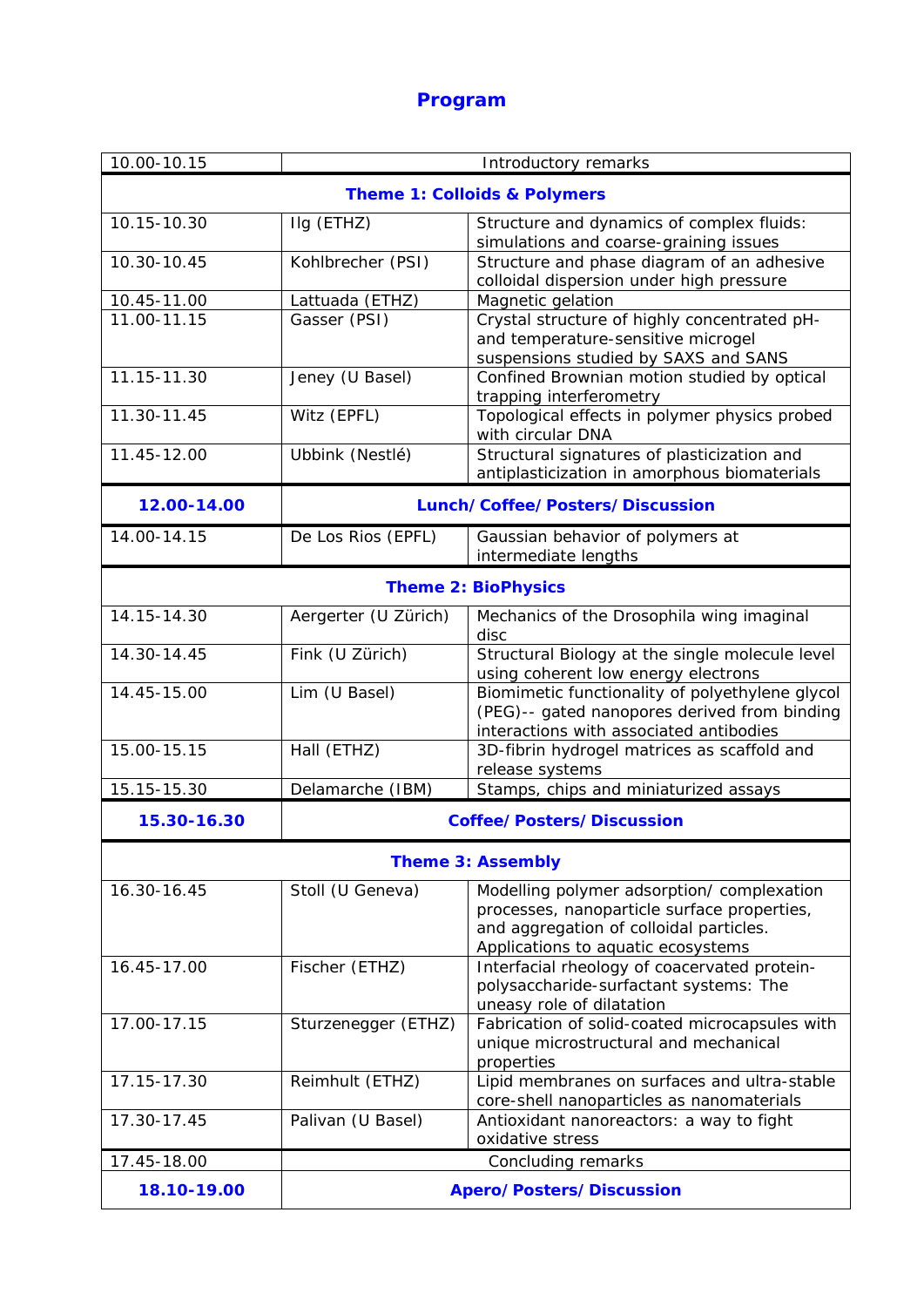### **Abstracts**

#### **Theme 1: Colloids & Polymers 10.15 – 12.15**

#### **Structure and dynamics of complex fluids: simulations and coarse-graining issues**

P. Ilg *Eidgenössische Technische Hochschule Zürich* 

Complex fluids like polymer solutions and melts, liquid crystals, colloidal fluids, etc. posses an internal structure with characteristic internal length and time scales. Dynamics and flow of such fluids is severely affected by their internal microstructure which itself is modified by the fluid dynamics. Understanding this interplay is essential for many applications and very interesting from a theoretical point of view.

I will show examples, where computer simulations can provide very valuable insight into this problem. However, the huge gap between microscopic structure and macroscopic behaviour imposes limits on brute force approaches. Therefore, I will also present a systematic coarse-graining method that is designed to bridge length and time scales in complex fluids.

#### **Structure and phase diagram of an adhesive colloidal dispersion under high pressure**

R. Vavrin, J. Kohlbrecher, A. Wilk, M. Ratajczyk, M. P. Lettinga, J. Buitenhuis, G. Meier *Paul Scherrer Institut* 

In this contribution we are concerned with the structure and phase diagram of a polydisperse adhesive hard sphere system. This system is known to display a complex phase behavior. Its phase diagram not only shows a gas-liquid phase separation line but also a percolation or gel line, which intersects the coexistence line. Numerous studies have been performed trying to shed a light on the structural properties that underlie this phase behavior. The model system we use in this study consists of silica spheres grafted with octadecyl chains in toluene at various volume fractions. This system of sticky hard sphere is a good model system as first, the interaction between the particles, and therefore the phase behavior, can very easily be tuned varying the temperature, as toluene is a marginal solvent for the grafted polymers. More interestingly, the interaction can equally be tuned with pressure such that a liquid-liquid phase transition can be induced also by changing the pressure. We have applied small angle neutron scattering (SANS), diffusing wave spectroscopy (DWS), and dynamic light scattering (DLS) on gasliquid phase separation and percolation, depending on temperature *T*, pressure *P*, and concentration  $\varphi$ . We have determined by DLS the pressure dependence of the coexistence temperature and the spinodal temperature. The gel line or percolation limit was measured by DWS under high pressure using the condition that the system became nonergodic when crossing it and we determined the coexistence line at higher volume fractions from the DWS limit of turbid samples. From SANS measurements we determined the stickiness parameter  $\tau_B(P, T, \varphi)$  of the Baxter model, characterizing a polydisperse adhesive hard sphere at various temperatures, pressures, and concentrations in the homogeneous phase. The phase coexistence and percolation line as predicted from  $\tau_B(P, T, \varnothing)$  correspond with the determinations by DWS and were used to construct an experimental phase diagram for a polydisperse sticky hard sphere model system. A comparison with theory shows good agreement especially concerning the predictions for the percolation threshold.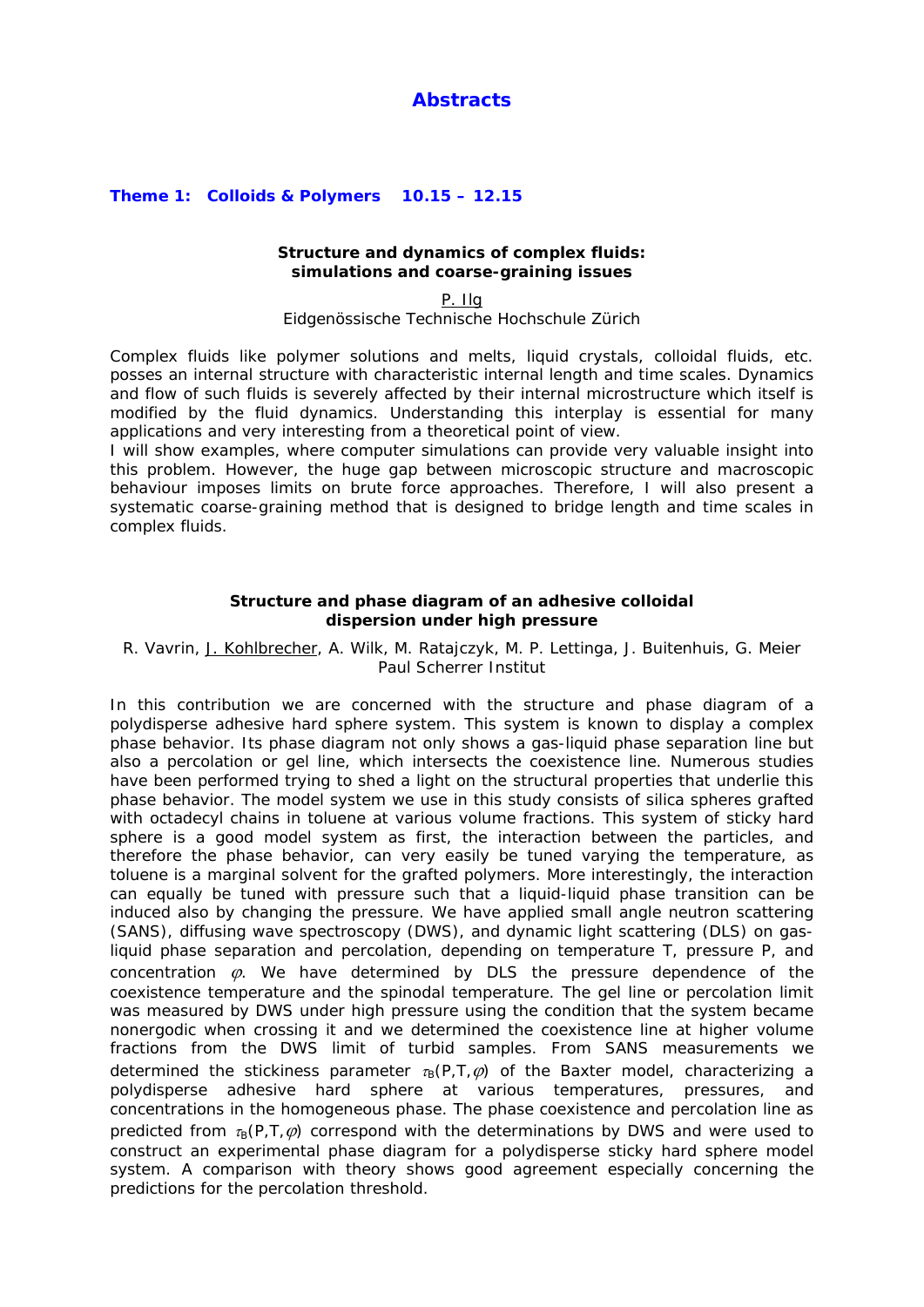#### **Magnetic Gelation**

#### Marco Lattuada

#### *Eidgenössische Technische Hochschule Zürich*

We have introduced a novel technique to create porous materials with controlled structure that we called magnetic gelation. First of all, magnetic colloids, composed of several ~10nm magnetite nanocrystals dispersed into a polymeric matrix, and stabilized by a polymerizable surfactant, have been prepared via miniemulsion polymerization. Due to the superparamagnetic behavior of the nanocrystals embedded in the polymer matrix, the magnetic colloids, which can be prepared in a size range from 70 to 300 nm, develop strong and reversible dipolar interactions only in the presence of an external magnetic field.

We have then studied the gelation behavior of dispersions of these nanoparticles in presence and absence of an external magnetic field. The nanoparticels, which are stabilized by means of electrostatic interactions, are partially destabilized through the addition of controlled amount of electrolytes. In the absence of magnetic fields, the particles self-assemble into random fractal clusters, which eventually percolate to form a colloidal gel, at particle volume fraction of a few percents. Instead, when an external magnetic field is applied, the particles align themselves in columnar structures in the direction of the field. By tuning the time when the magnetic field is applied, as well as the size and magnetite content of the particles, different structures and characteristic pore sizes in the final gel are obtained. The materials obtained through the magnetic gelation process have been characterized by means of scanning electron microscopy.

In order to gain a better insight into the physics of the magnetic gelation process, and have some guidance in the choice of the optimal experimental conditions, Brownian Dynamic Simulations have been performed. A qualitative comparison between the simulation results and the experimental findings is presented.

#### **Crystal structure of highly concentrated pH- and temperature-sensitive microgel suspensions studied by SAXS and SANS**

#### U. Gasser, B. Sierra-Martin, A. Fernandez-Nieves *Paul Scherrer Institut*

We present a small angle neutron and X-ray scattering study of the crystal structure formed by pH- and temperature-sensitive microgel particles. We focus on highly swollen particles and explore concentrations ranging from below close packing to well above close packing, where the particles are forced to shrink and/or interpenetrate. The crystal structure found from poly- as well as mono-crystalline areas is found to be random hexagonally close packed with a strong tendency towards hexagonal close packed structure.

#### **Confined Brownian Motion studied by Optical Trapping Interferometry**

Sylvia Jeney *Universität Basel & Ecole Polytechnique Fédérale de Lausanne* 

The dynamic behavior of a single colloidal particle in water confined by an optical trap and a plain surface is investigated at time scales where the inertia of the surrounding fluid plays a significant role. A weak optical trap with interferometric position detection allows monitoring a single micron-sized sphere with a spatial resolution better than 1 nm and a temporal resolution on the order of microseconds.

First, we quantify the influence of the confinement created by the harmonic potential of the optical tap on the particle's velocity autocorrelation, mean-square displacement and power spectral density. We find that they are in excellent agreement with the theory for a Brownian particle in a harmonic potential that accounts for hydrodynamic memory effects, which states that the transition from ballistic to diffusive motion is delayed to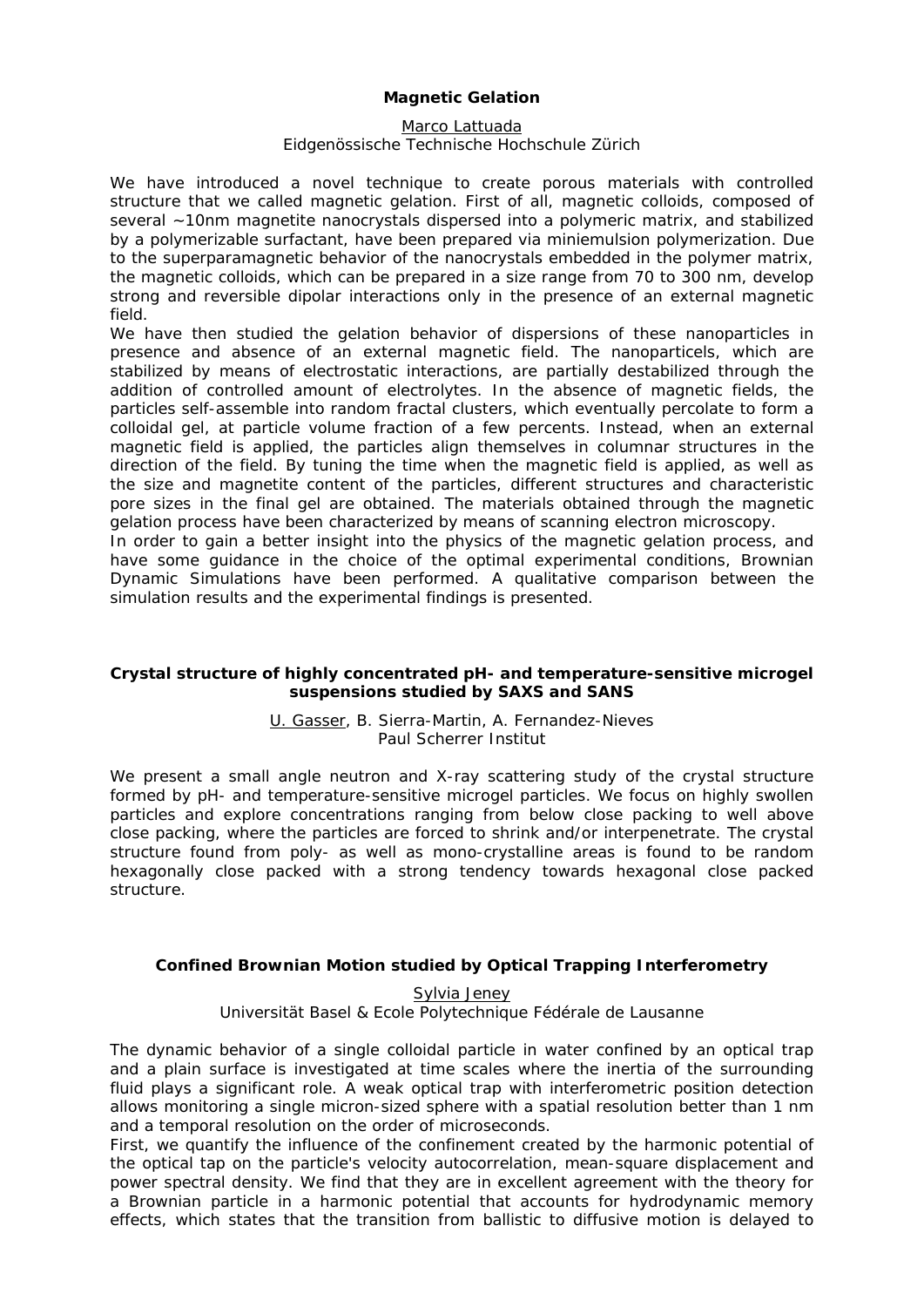significantly longer times than predicted by the standard Langevin equation. This delay is a consequence of the inertia of the fluid, introducing a backflow on the particle's fluctuations. At longer times the motion of the particle is dominated by the trapping potential. By identifying the time below which the particle doesn't "feel" the potential, we can exclude the existence of free diffusive motion as usually assumed in common optical trapping experiments.

Second, the particle is brought close to a hard surface and we observe how the subtle interplay of surface confinement and hydrodynamic backflow changes the decay of the particle's velocity autocorrelations from a slow  $t^{-3/2}$  to a much faster power-law  $t^{-5/2}$ .

These findings show that the temporal resolution of Optical Trapping Interferometry can be extended down to time scales where the nature of the fluid influences diffusion, bringing the long discussed idea of using a Brownian particle as a local reporter of the dynamics of complex biological fluids one step further.

#### **Gaussian behavior of polymers at intermediate lengths**

Paolo De Los Rios *Ecole Polytechnique Fédérale de Lausanne* 

Two regimes are well characterized, both experimentally and theoretically, about the statistics of polymers: on short lengths, smaller than the persistence length, polymers behave as rigid rods; on lengths much longer then the persistence length they behave as self-avoiding walks. We highlight here through experiments, analytical arguments and simulations the presence of an intermediate regime with simple random walk statistics.

#### **Topological effects in polymer physics probed with circular DNA**

Guillaume Witz, Kristian Rechendorff, Jozef Adamcik, Giovanni Dietler *Ecole Polytechnique Fédérale de Lausanne* 

Thanks to the contributions by Flory and de Gennes in particular, the statistical physics of linear polymers is nowadays well understood, whereas ring polymers, because of the topological constraint, represent a much more challenging problem to treat analytically and remain relatively unexplored experimentally. We investigated the statistical properties of ring polymers by imaging circular DNA molecules deposited on a flat surface using atomic force microscopy (AFM). Due to the preparation procedure, the circular polymers are in a purely two-dimensional conformation. First, using diluted chains of different lengths, we could study the scaling properties, and mainly confirmed the topological invariance of the Flory exponent. Combining our experimental data with numerical and analytical results of colleagues, we also found a universal description for the bond orientational correlation function and analyzed in detail the impact of topology on shape parameters like the asphericity. Second, by using high densities of DNA, we could study 2D circular polymer melts. The main finding here is the similarity between the behavior of a collapsed circular polymer in a melt and that of a pressurized vesicle, two physically very distinct objects. In all these results we highlight the important interplay between topology and self-avoidance.

#### **Structural signatures of plasticization and antiplasticization in amorphous biomaterials**

Job Ubbink Centre de Recherche Nestlé

The last decades have witnessed a considerable impact of the study of phase transitions in carbohydrate-based systems on the prediction and optimization of product stability and shelf life and pharmaceutics. Such studies were in particular aimed at the analysis of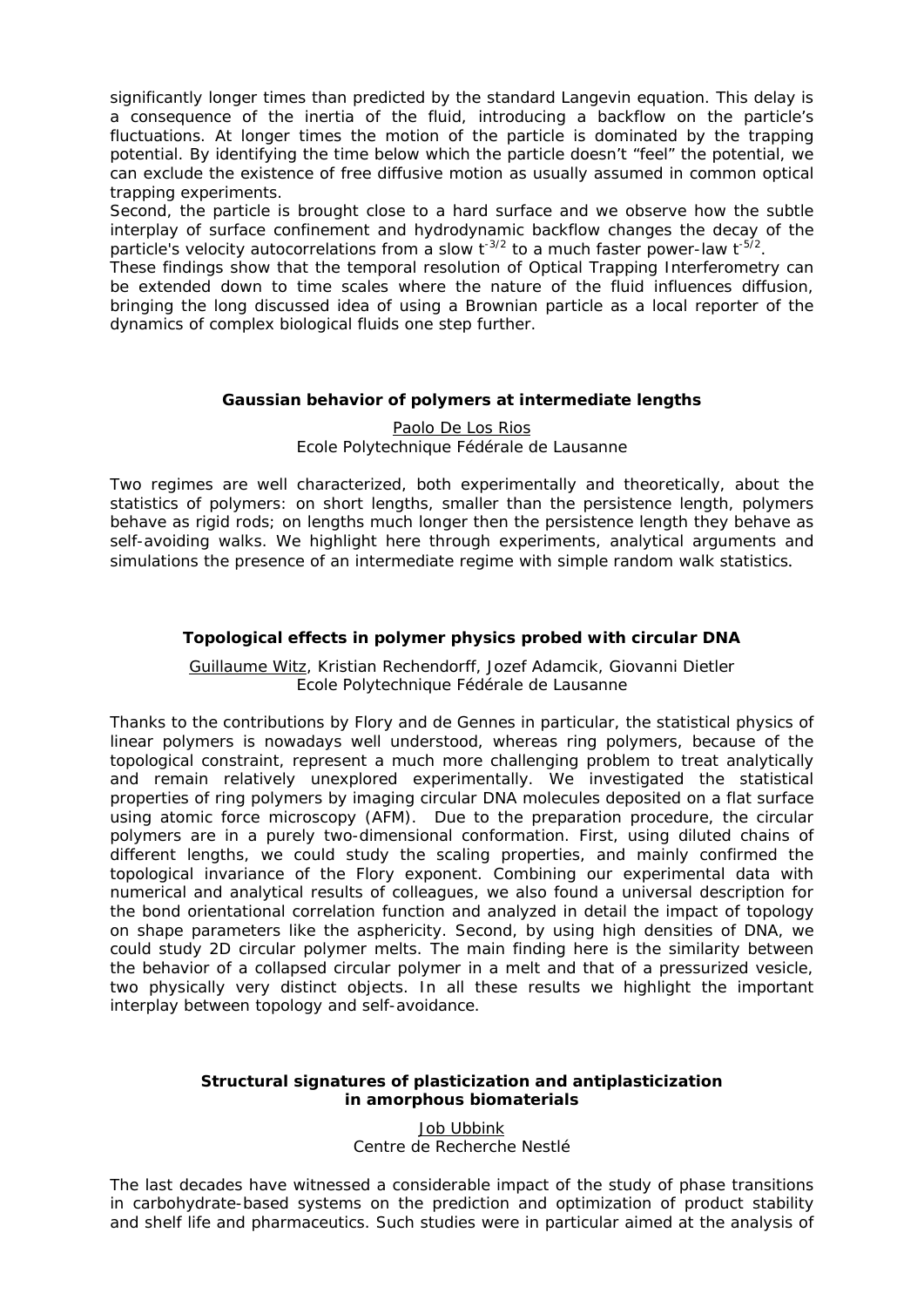the glass transition and the role of water and other low-molecular weight compounds as plasticizers. The picture which emerges from recent studies on the dynamic properties of binary glasses containing a low-molecular weight compound is more complex, however. It turns out that, in the glassy state, antiplasticization of the carbohydrate matrix impacts the local mobility. It turns out that this is of importance for the use of such matrices in encapsulation and biostabilization.

In the lecture, I will provide an overview of developments in the molecular physics of carbohydrate matrices, including our own work on the elucidation of the carbohydrate nanostructure using the Positron Annihilation Lifetime Spectroscopy (PALS) facilities at the University of Bristol and Molecular Dynamics (MD) simulations. In particular, I will discuss the roles of water, glycerol and low-molecular weight carbohydrates in the plasticization and antiplasticization of amorphous matrices consisting of amorphous carbohydrate polymers. In addition, I will report on our recent experiments combining PALS and Fourier-transform infrared (FTIR) spectroscopy as probes for molecular organization and hydrogen bonding respectively.

#### **Theme 2: BioPhysics 14.15 – 15.30**

#### **Mechanics of the Drosophila wing imaginal disc**

C.M. Aegerter, U. Nienhaus, T. Schluck, and T. Aegerter-Wilmsen *Universität Zürich* 

The Wing imaginal disc is a precursor organ that will develop into the wing of the adult fly during pupation. However, the size of the wing is determined by the size of the wing imaginal disc as only one round of divisions remains between the final stage of a wing disc and a wing. Growth factors alone, which have been studied by biologists for decades cannot explain the observed growth pattern and size regulation. Here, we present a both theoretical and experimental investigation of mechanical forces in Drosophila wing imaginal discs. At first we present a model of growth based on mechanical regulation of growth to explain the uniform growth pattern and the cessation of growth. We then experimentally investigate the necessary stresses using photoelasticity and find reasonable agreement with the model. Using controlled stretching experiments on disc tissue, we are also able to quantify the (visco-)elastic properties of the tissue and compare these to the ones necessitated by the model. Finally, we extend the model and the experiments to include properties on the cellular level, i.e. the topological morphology of the tissue.

#### **Structural Biology at the single molecule level using coherent low energy electrons**

H.-W. Fink *Universität Zürich* 

Coherent low energy electron waves hold promise for structural studies of single biomolecules. We could recently show that DNA withstands coherent low energy electron radiation with deBroglie wavelength in the Ångstrom regime despite a vast dose of  $10^8$ electrons/nm<sup>2</sup> accumulated over more than one hour. The permissible dose leaving a molecule unperturbed is thus at least 5 orders of magnitude greater than in conventional X-rays or high energy electrons imaging, demonstrating that coherent low energy electrons are the only known non-damaging Ångstrom wave lengths radiation. The status and recent progress in low energy electron holography and coherent diffraction imaging applied to individual biological molecules shall be presented. The challenges to eventually arrive at a novel tool for structural biology on the single molecule level shall also be discussed.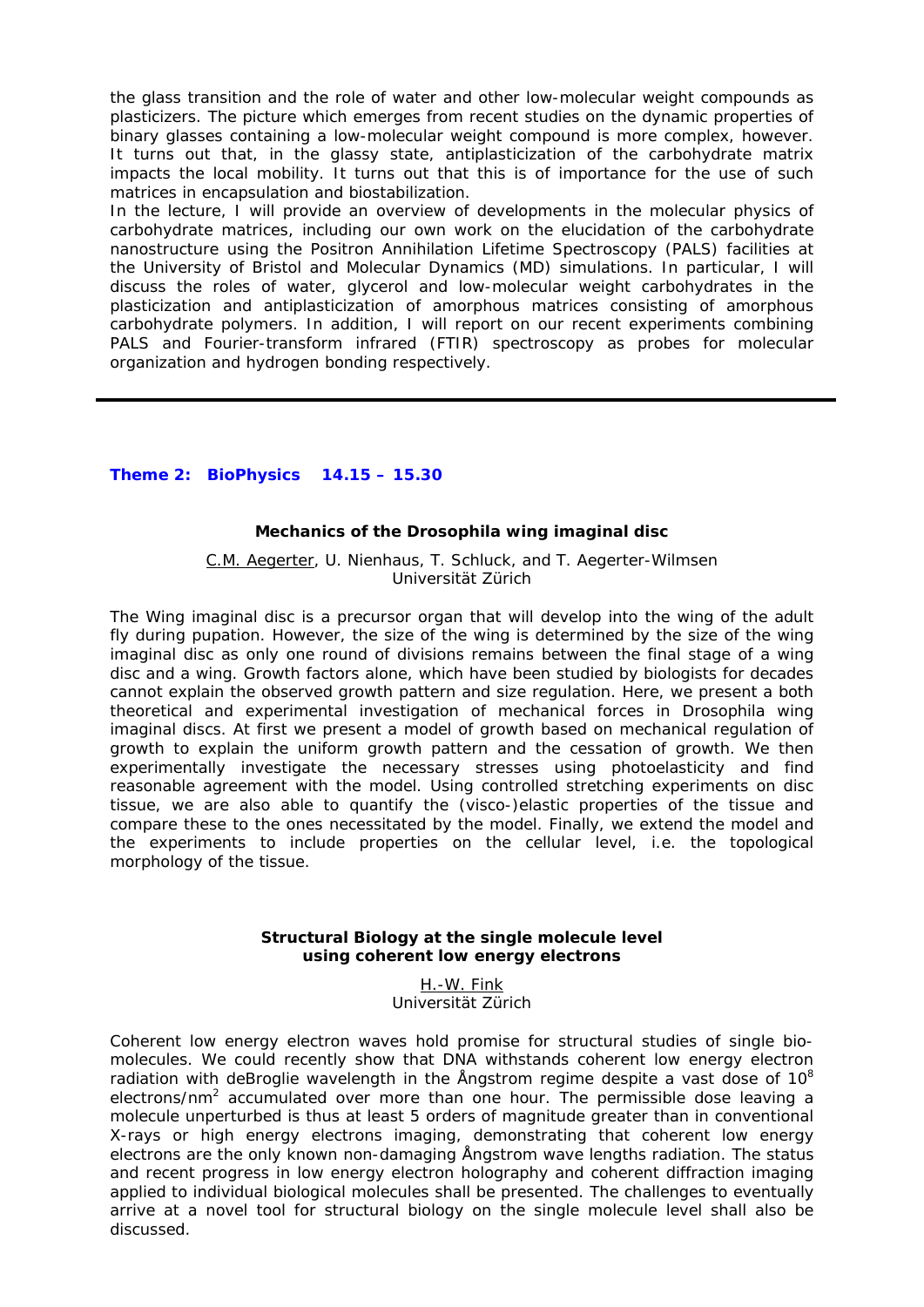Quantitative studies on the energetics of individual DNA have been carried out using Video Fluorescent Microscopy. Temperature dependent statistical experiments with individual molecules reveal activation energies for DNA self diffusion. The energy barrier governing the transition between the straightened and random coil configuration for a single DNA has been explored as well.

#### **Biomimetic functionality of polyethylene glycol (PEG)-- gated nanopores derived from binding interactions with associated antibodies**

#### R.Y.H. Lim *Universität Basel*

Cellular nanomachines are touted to offer novel technological strategies provided that their mechanisms can be replicated outside the cell. This provides the driving impetus in our lab to resolve the *modus operandi* of the nuclear pore complex (NPC), which regulates macromolecular traffic between the nucleus and the cytoplasm. As a physical pore ~50nm in diameter, the biological marvel of the NPC lies in its ability to restrict or promote cargo translocation via biochemical selectivity and not size exclusion *per se*. Moreover, unlike synthetic nanopores, the NPC does not clog *in vivo* - in spite of the molecular complexity of the cellular environment.

Towards this goal, we have tethered the key NPC proteins (i.e., natively unfolded phenylalanine-glycine (FG)-rich domains) to nanostructured pores so as to mimic the size and topography of the NPC. In doing so, we have correlated the nanomechanical responses of the FG–domains to the biochemical interactions governing nuclear transport using a combined fluorescence/atomic force microscope (AFM). Our results - heuristically validated within individual NPCs *in situ* - show that the FG-domains resemble a polymer brush (i.e., barrier) which reversibly collapses during (un)binding interactions with transport receptors that ferry cargo in and out of the nucleus.

To test the generality of such a mechanism, we have substituted the FG-domains and transport receptors with polyethylene glycol (PEG) and PEG-associated IgG antibodies (anti-PEG), respectively. Here, our selection of PEG is based on its non-fouling properties and relative molecular inertness. True to form, the PEG gives rise to a brush-like barrier that repels non-specific molecules from the pore periphery. In the presence of other nonspecific molecules, we find that only the anti-PEG is able to access the pore via specific binding interactions with the PEG chains. Our finding is underscored by observing that the anti–PEG can act as cargo-specific molecular chaperones able to ferry secondary antibodies into the pore.

In closing, our results highlight possible functionalities in which polymer brushes can be used as non-fouling, selective gates in nanoporous membranes. On a technical note, the combination of nanofabrication, AFM and fluorescence allows for the direct correlation of local nanomechanical effects, which result from biochemical interactions at the nanoscale.

#### **3D-fibrin hydrogel matrices as scaffold and release systems.**

Heike Hall *Eidgenössische Technische Hochschule Zürich* 

Fibrin matrices occur at any wound site and form the natural blood clot. In vitro 3D-fibrin hydrogel matrices can be formed and their mechanical as well as their chemical composition can be varied in order to generate 3D-hydrogel matrices that degrade with different times or that are able to provide (bio)chemical guidance cues recognized by cells. The (bio)chemical guidance cues are either immobilized homogeneously through the entire matrix or in a gradient manner. Therefore 3D-fibrin hydrogel matrices represent isotropic and highly anisotropic matrices, respectively. In addition such matrices can be used as drug delivery systems where drug release can be controlled and triggered by cellular activity.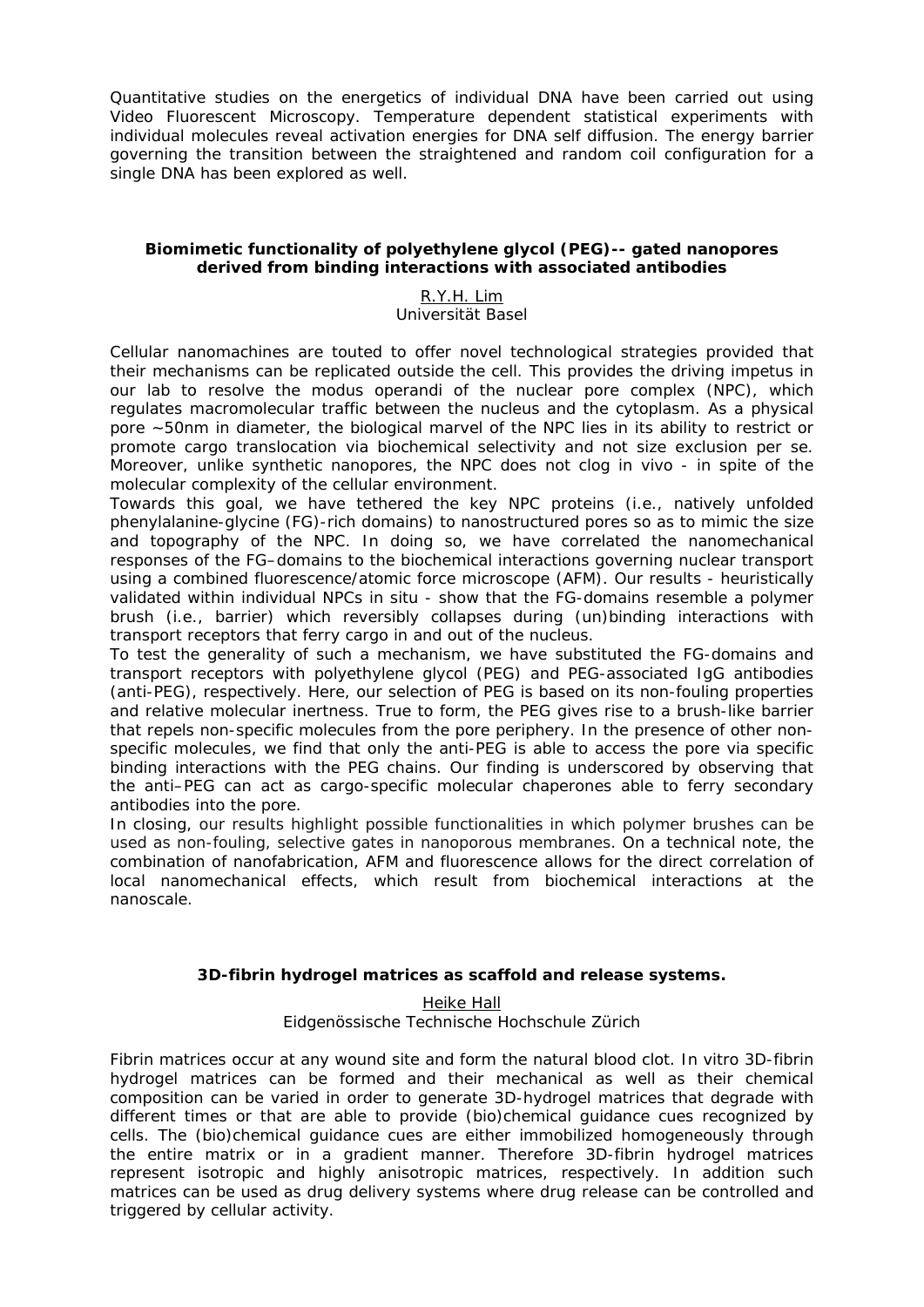#### **Stamps, chips and miniaturized assays**

E. Delamarche, R. Lovchik and L. Gervais *IBM Research – Zürich* 

Proteins on surfaces play an important role for applications in diagnostics, biotechnology, environmental monitoring, pharmaceutical research, and research in life sciences at large. I will briefly describe some concepts for patterning proteins on surfaces at lengthscales of 100 nm for cell research (microcontact printing), a few micrometers for miniaturized immunoassays (micromosaic immunoassays), tens of micrometers for pointof-care diagnostics (capillary-driven microfluidics), hundreds of micrometers for pathology (microfluidic probe), and areas of millimeters in size for research on neurodegenerative diseases (microfluidic chips).

**Theme 3: Assembly 16.30 – 17.45** 

#### **Modelling polymer adsorption/ complexation processes, nanoparticle surface properties, and aggregation of colloidal particles. Applications to aquatic ecosystems**

S. Stoll

*Université de Genève* 

Adsorption, complexation, and aggregation processes in aquatic ecosystems are of great importance for the interpretation and predictions of the reactivity of chemical species and of their ecotoxicological impact. The transport and fate of both nutrients and toxic compounds largely depends on their interactions with colloidal particles, biopolymers as well as the complexes and aggregates they form. Because of the complexity and large number of biophysical and chemical factors influencing these processes, as well as to the fact that natural colloids include several components, no simple analytical theory can directly be derived and applied to all these dynamic processes.

Nonetheless, due to the development of computer modelling and the introduction of soft matter concepts, numerical and theoretical models have been applied only relatively recently for investigating the dynamic behaviour of colloidal suspensions in aquatic ecosystems. These models have proved to be important and represent convenient tools for i) the systematic investigation of some of the physicochemical factors (pH, temperature, solution ionic strength, particle concentration and chemical surface properties) influencing the morphology of the complex structures induced by perikinetic aggregation (bridging flocculation by polymers, salt-induced coagulation, heteroaggregation, etc) and ii) when addressing fundamental issues such as polyelectrolyte properties, colloid surface charge variations, and formation of fractal structures.

Some of the simulations, theoretical and experimental models used to investigate these physico-chemical processes will be presented. The models depend upon whether the problem under consideration is defined at a microscopic or mesoscopic level and on the appropriate degree of complexity and rigour that is required to solve real practical problems of interest.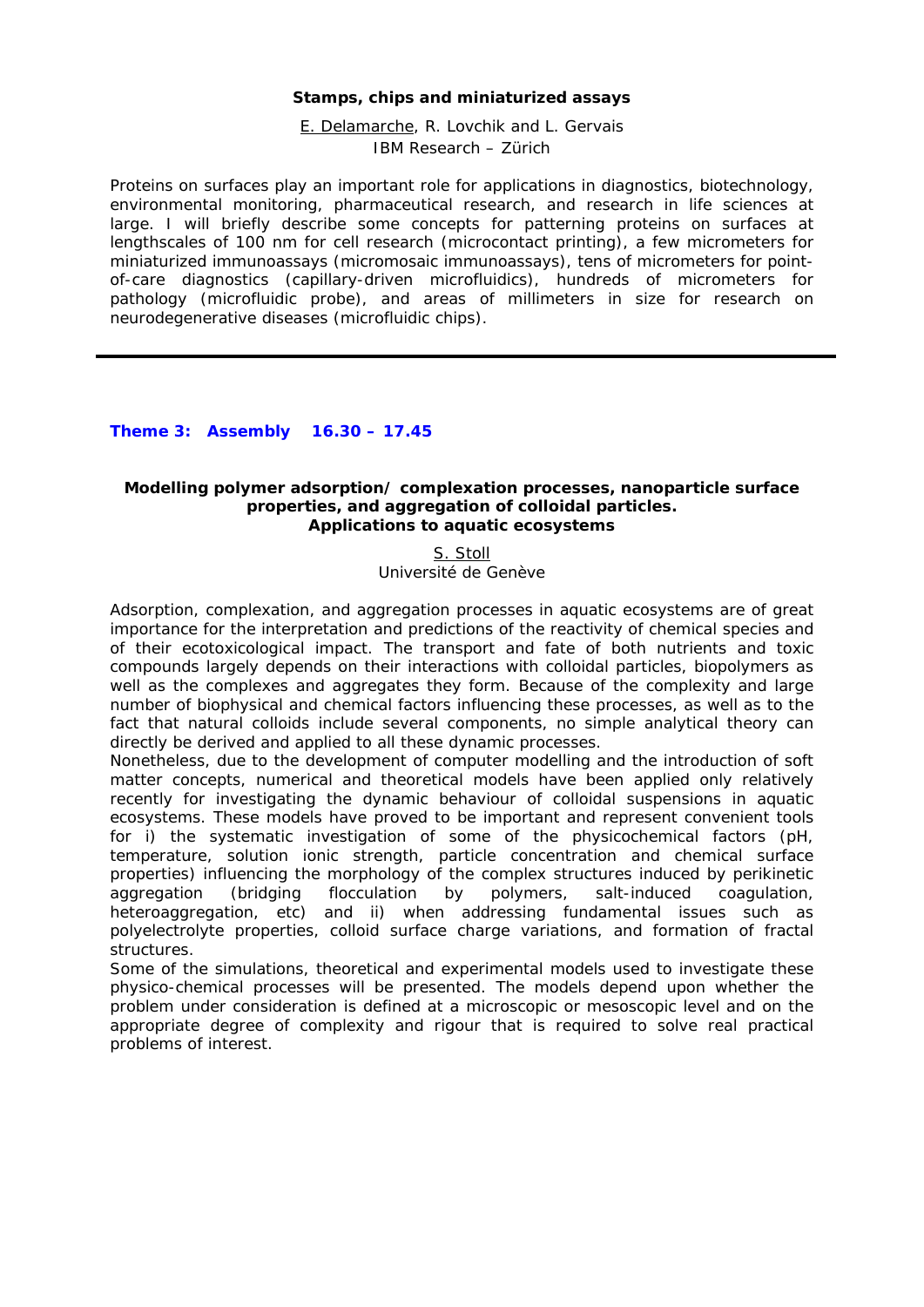#### **Interfacial rheology of coacervated protein-polysacchaide-surfactant systems: The uneasy role of dilatation**

P. Fischer, E. Erni, J. Gigl, N. Dürr-Auster *Eidgenössische Technische Hochschule Zürich* 

Interfacial rheological behavior of surface active hydrocolloids as well as proteinpolysaccharide and hydrocolloid-surfactant complexes is reviewed considering the role of shear and dilatational components of the interfacial stress dissipation. We discuss the different rheological response of Gum Arabic, modified starches, pectin-soy protein isolate complexes and polyglycerol ester forming interfacial aggregates. The rheological response to shear and dilatational deformation of model air-water interfaces were assessed using oscillatory shear rheometry, oscillating pendant drop method, and Langmuir trough methods. Depending on the structural properties of the interface, frequency dependent dynamic experiments show viscous to elastic behaviour normally within a narrow deformation regime. The dynamic dilatational behaviour, similar to bulk shear and extensional viscosity, is not directly accessible form the behavior observed in the shear experiments: Comparing different interfacial structures and their mechanical behavior we propose a route to understand the relation of shear and dilatational properties.



Shear and dilatational interfacial rheological data of spreaded and absorbed polyglycol ester.

#### **Fabrication of solid-coated microcapsules with unique microstructural and mechanical properties**

Philip N. Sturzenegger, Urs T. Gonzenbach and Ludwig J. Gauckler *Eidgenössische Technische Hochschule Zürich* 

Micro-encapsulation holds the potential to overcome a number of challenges in technology ranging from targeted administration of chemicals to screening active agents from environmental influence. Although a variety of surfactant and polymer based encapsulation methods were already developed, there is still room for improvement. Inorganic particle-stabilized systems are potential candidates to provide new solutions due to their outstanding properties and great freedom in materials selection. We present a processing route for the fabrication of solid-coated microcapsules and their unique microstructural and mechanical properties. Using a method which we recently developed, inert alumina and reactive calcium aluminate particles are partially hydrophobized to be strongly adsorbed to a liquid-liquid interface, leading to homogeneous emulsion formation. After dilution, particle-coated droplets are obtained and strengthened. This process allows for the fabrication of capsules with dimensions in the order of tenths of micrometers with controlled degrees of permeability through the particle shell.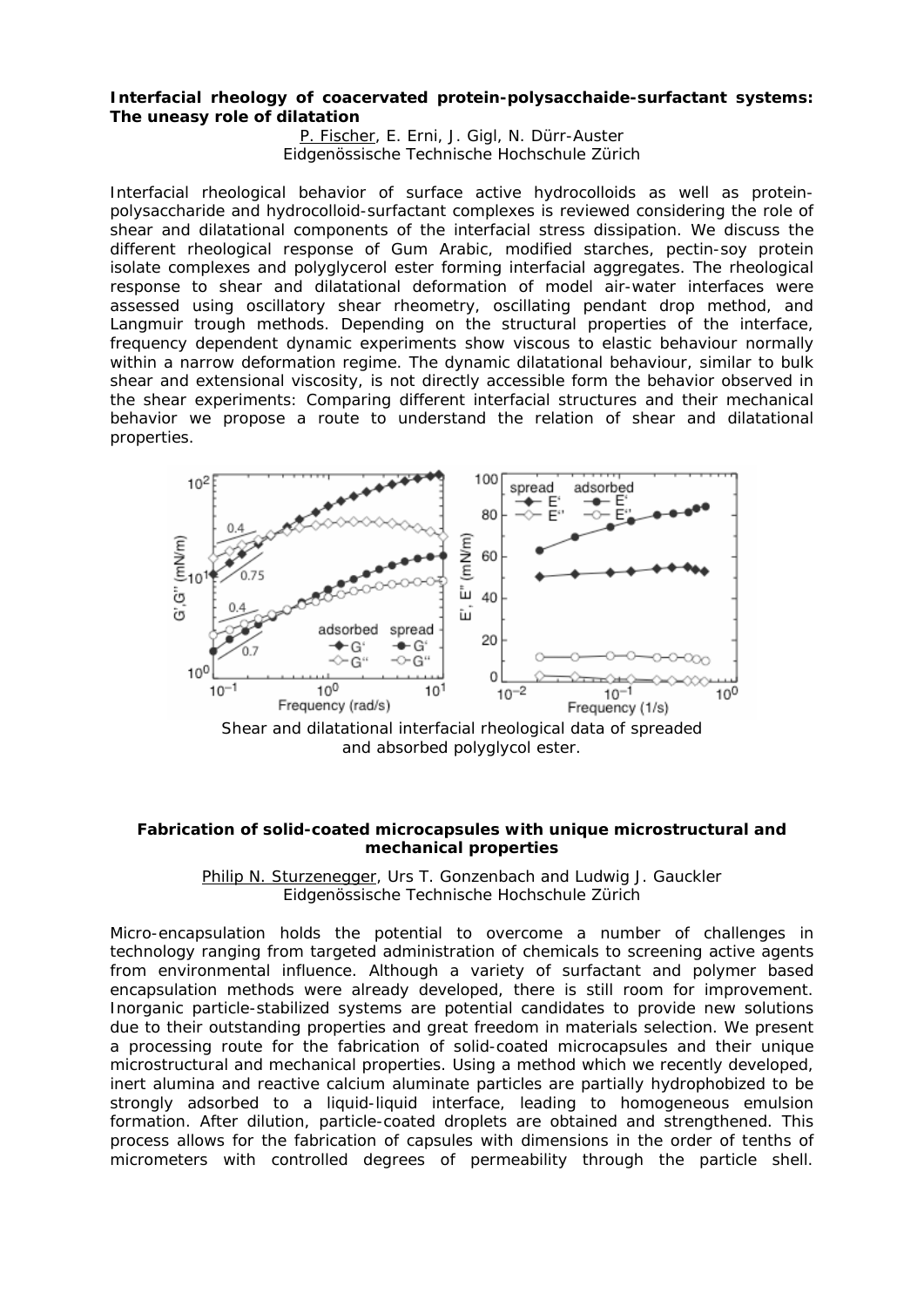Micromechanical testing of calcium aluminate capsules reveals an unexpected degree of elasticity. Consequently, these microcapsules are not only interesting candidates for encapsulation and controlled release of various chemical compounds, but also as building blocks for structural applications.

#### **Lipid membranes on surfaces and ultra-stable core-shell nanoparticles as nanomaterials**

#### E. Reimhult *Eidgenössische Technische Hochschule Zürich*

I will give an overview over the two main research areas in our group: self‐assembly of lipid membranes on solid support for biophysical characterization and biosensor applications, and assembly of dispersant grafted functional nanoparticles. Focus will be on one recent example from each area.

First, I will describe the assembly of supported lipid bilayers containing lipids with polymers grafted to the headgroup. These membranes display novel behavior under compression as well as demonstrate that in the interplay between lipids, attached polymers and the substrate, the polymer interactions can dominate the mechanical properties of the membrane. This deviates from the common picture of membrane mechanics which has been focused on the main lipid phase. Given the often high density of lipopolymers in many biological membranes this opens questions about whether biological membranes can behave in a similar fashion with implications for cell biology, and we are proceeding to probe membranes self‐assembled from cell‐derived lipopolysaccharides.

Second, I will describe how careful characterization of colloidal suspensions of superparamagnetic iron oxide nanoparticles (SPIONs) for biomedical imaging led us to improve anchor chemistry of dispersants by taking inspiration from naturally occurring metal ion harvesters. We found that nitrocatechol anchors can be used to attach both hydrophilic (steric repulsive polymers) and hydrophobic (alkyl) monolayer shells, which are irreversibly bound to the surface even under extreme conditions. We are now applying these particles not only to biomedical imaging, but also as well‐characterized building blocks for assembly into membrane superstructures.

#### **Antioxidant nanoreactors: a way to fight oxidative stress**

Cornelia G. Palivan *Universität Basel* 

All Reactive oxygen species, such as the superoxide radical anion  $(O_2)$ , are responsible for oxidative stress in cells, which has been implicated in the pathogenesis of many cardiovascular and pulmonary diseases. Superoxide dismutase (SOD), a natural enzyme that converts the superoxide anion into  $H_2O_2$ , cannot be a candidate drug, as it is quickly eliminated from the bloodstream. Attempts have been made to improve delivery by protecting the protein either by encapsulation in liposomes or in polymeric microparticles, but these conventional approaches have drawbacks, such as uncontrolled release of the antioxidant agent.

We introduced the concept of antioxidant nanoreactors based on encapsulation of SOD in oxygen-permeable nanovesicles formed by self-assembly of amphiphilic block copolymers poly-(2-methyloxazoline)-poly(dimethylsiloxane)-poly(2-methyloxazoline). In this way the enzyme is both active inside the polymerosomes and protected from the proteolytic attack. Here we present how we optimize the antioxidant nanoreactors by encapsulating low molecular weight SOD-mimics (SODm), or by modifying the molecular properties of the vesicles in order to increase their ability to detoxify  $O_2$ .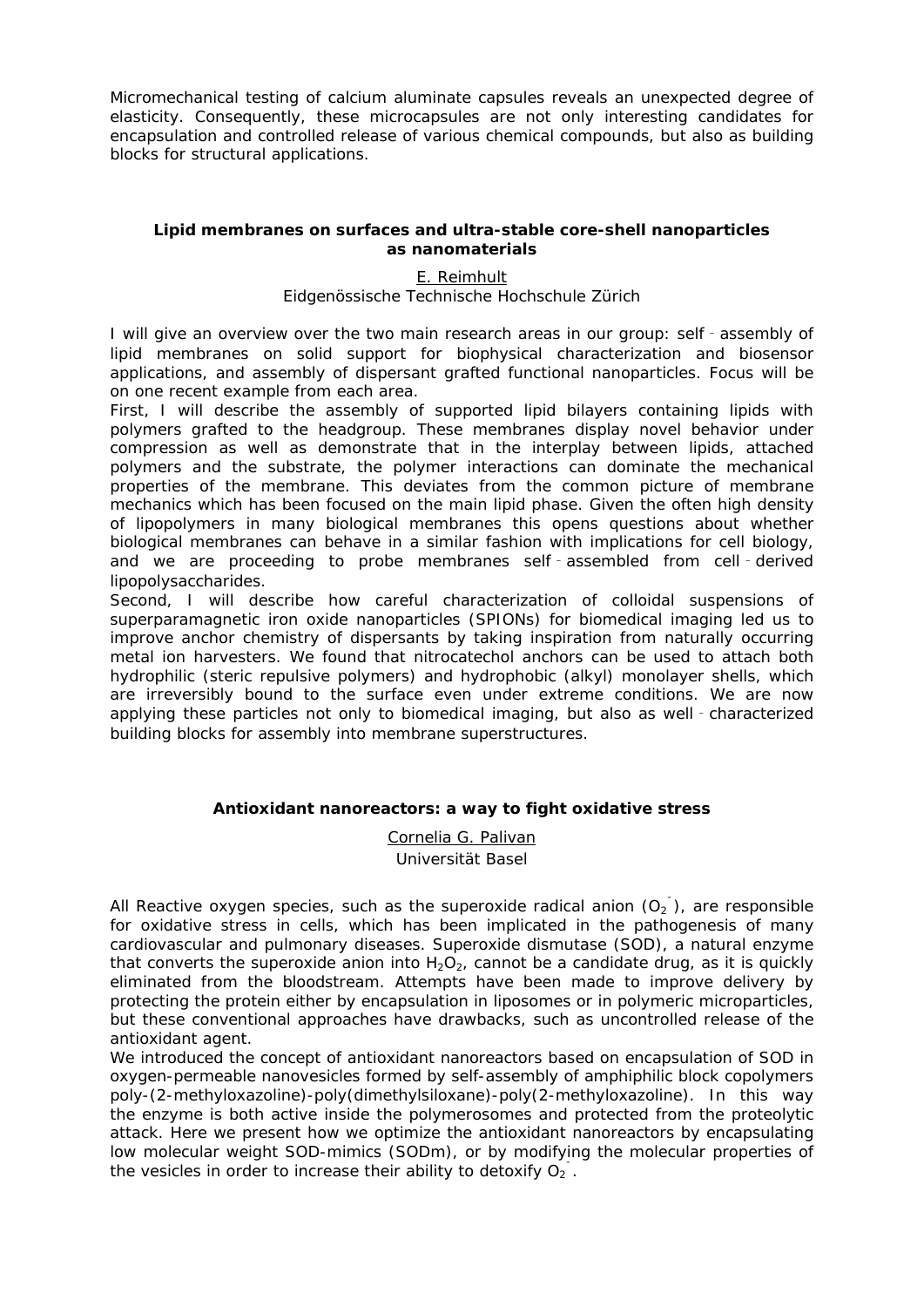The nanovesicles, successfully encapsulated the protein/mimic during their selfassembling process, as proved by confocal laser-scanning microscopy and fluorescencecorrelation spectroscopy. Electron paramagnetic resonance spectroscopy showed that no structural changes appeared in the geometry of the metal binding region once inside the inner space of the nanovesicles. SOD/SODm remain entirely functional in the hollow cavity of the vesicles as proved by activity tests. Due to the versatility of the chemistry of these polymeric carriers we controlled several parameters, such as membrane permeability, or vesicles size, and thus improved their efficiency in catalyzing  $O_2$ . Simple and robust, the antioxidant nanoreactor provides a selective shielding of sensitive enzymes/mimics from proteolytic attack and therefore a new direction for developing drug delivery applications.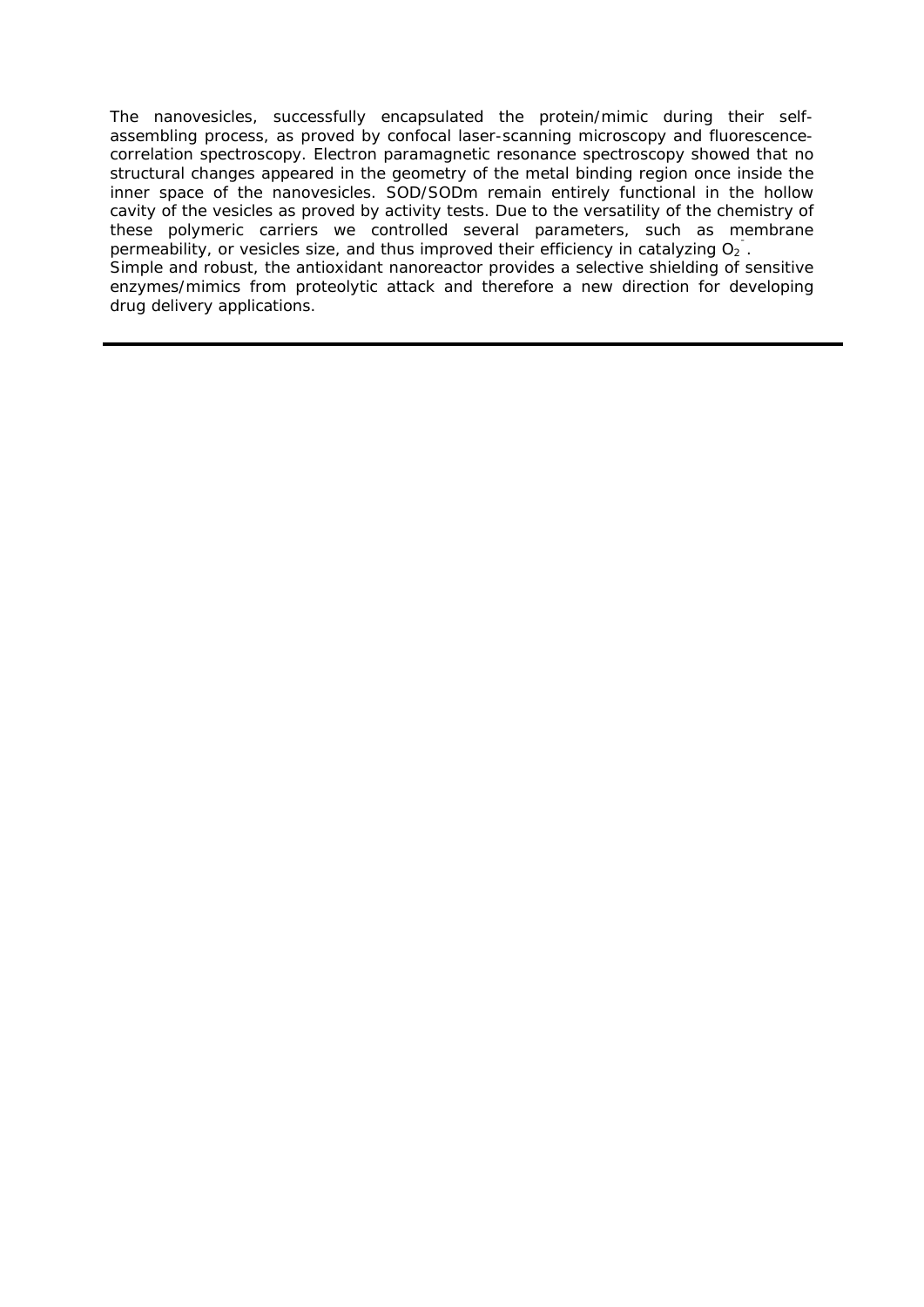#### **Posters**

#### **Theme 1: Colloids & Polymers**

#### **(T1-1) Physical fractals and apollonian packings**

Francesco Varrato *Ecole Polytechnique Fédérale de Lausanne* 

#### **(T1-2) Effective forces in square well and square shoulder fluids**

Davide Fiocco *Ecole Polytechnique Fédérale de Lausanne* 

#### **(T1-3) Phase separation in a binary mixture of eye lens proteins: relevance for cataract formation**

Nicolas Dorsaz *Ecole Polytechnique Fédérale de Lausanne* 

#### **(T1-4) A structural signature of glass transition**

Majid Mosayebi *Eidgenössische Technische Hochschule Zürich* 

#### **(T1-5) Network induced glassy dynamics in colloidal gels**

Emanuela Del Gado *Eidgenössische Technische Hochschule Zürich* 

#### **(T1-6) Elasticity of arrested colloidal suspensions: homogenous and heterogeneous glasses**

Alessio Zaccone *Eidgenössische Technische Hochschule Zürich* 

#### **(T1-7) Reaction-limited aggregation kinetics of Brownian particles at arbitrary concentrations**

Alessio Zaccone *Eidgenössische Technische Hochschule Zürich*

#### **(T1-8) Effect of superplasticizers on cement model systems**

Lucia Ferrari, Josef Kaufmann and Frank Winnifeld *Eidgenössische Materialprüfungs- und Forschungsanstalt*

#### **(T1-9) Poly-N-isopropyl acrylamide as a probe for water-alcohol interactions**

I. Bischofberger *Université de Fribourg*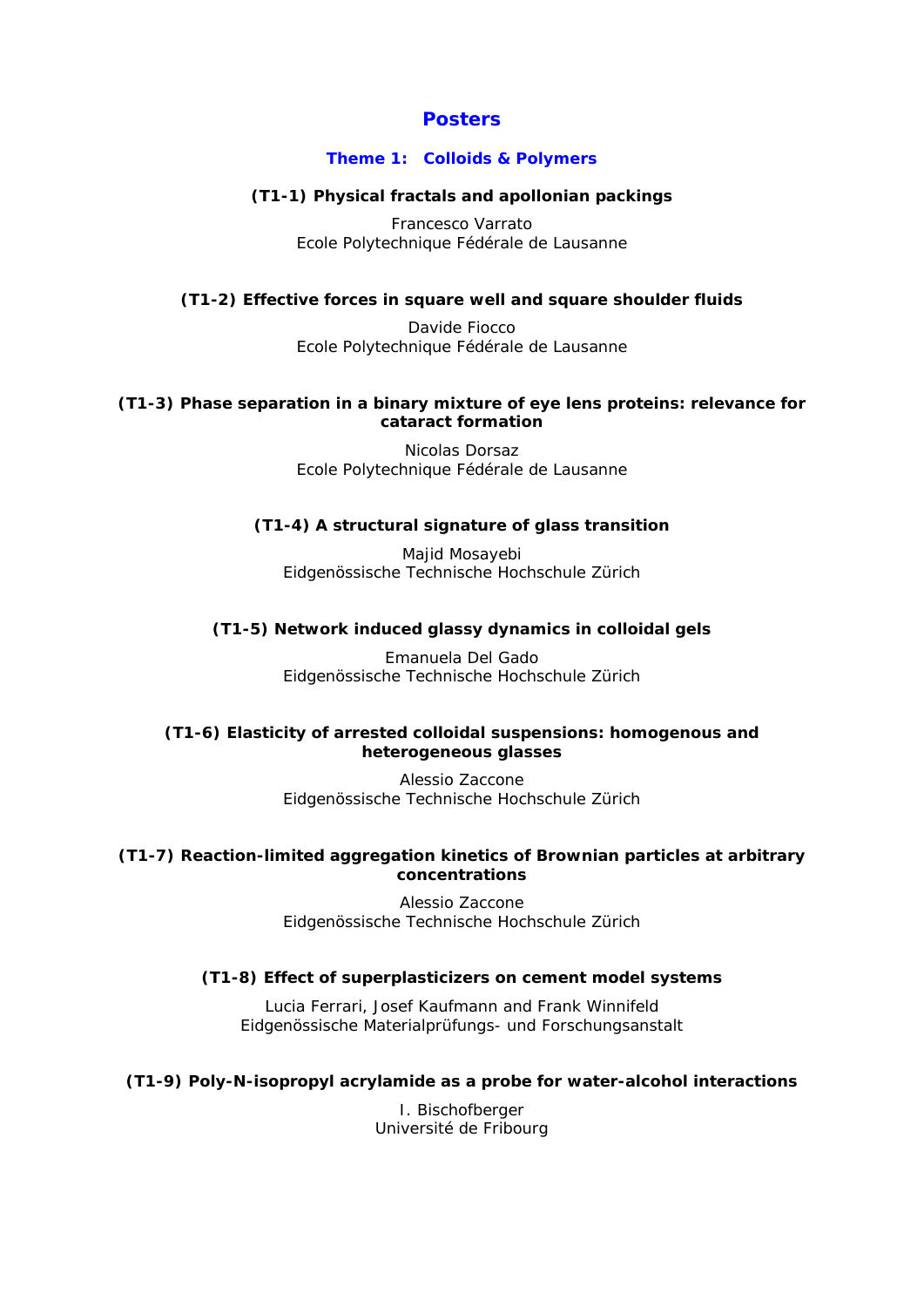#### **(T1-10) Effect of the coil to globule transition on the electrostatic and hydrodynamic interactions of charged PNiPAM microgels**

M. Braibanti *Université de Fribourg*

#### **(T1-11) Thermoresponsive Hybrid Microgel Particles with Intrinsic Optical and Magnetic Anisotropy**

C. Dagallier *Université de Fribourg* 

#### **(T1-12) Characterization of ultra-stable PEG-iron oxide core-shell nanoparticles**

Esther Amstad *Eidgenössische Technische Hochschule Zürich* 

**(T1-13) Confinement-induced ordering of complex fluids**  Kim Nygard *Paul Scherrer Institut* 

#### **(T1-14) Conformational entropy in a lattice model of polymers: effects on the local structure and the Theta point universality class.**

Carlo Maffi *Ecole Polytechnique Fédérale de Lausanne* 

#### **(T1-15) Scaling theory and simulations of tethered polymers**

Orit Peleg *Eidgenössische Technische Hochschule Zürich* 

#### **(T1-16) Monte Carlo simulations of polyelectrolytes with explicit counterions and salt particles. Titration curves and conformations.**

Fabrice Carnal *Université de Genève* 

#### **(T1-17) Energy Elastic Effects in Flowing Polymeric Liquids, and the Concept of Nonequilibrium Temperature**

Markus Hütter, Clarisse Luap and Hans Christian Oettinger *Eidgenössische Technische Hochschule Zürich* 

**(T1-18) Conservation of hydrodynamic long-time tails in a Maxwell fluid.** 

Matthias Grimm *Ecole Polytechnique Fédérale de Lausanne*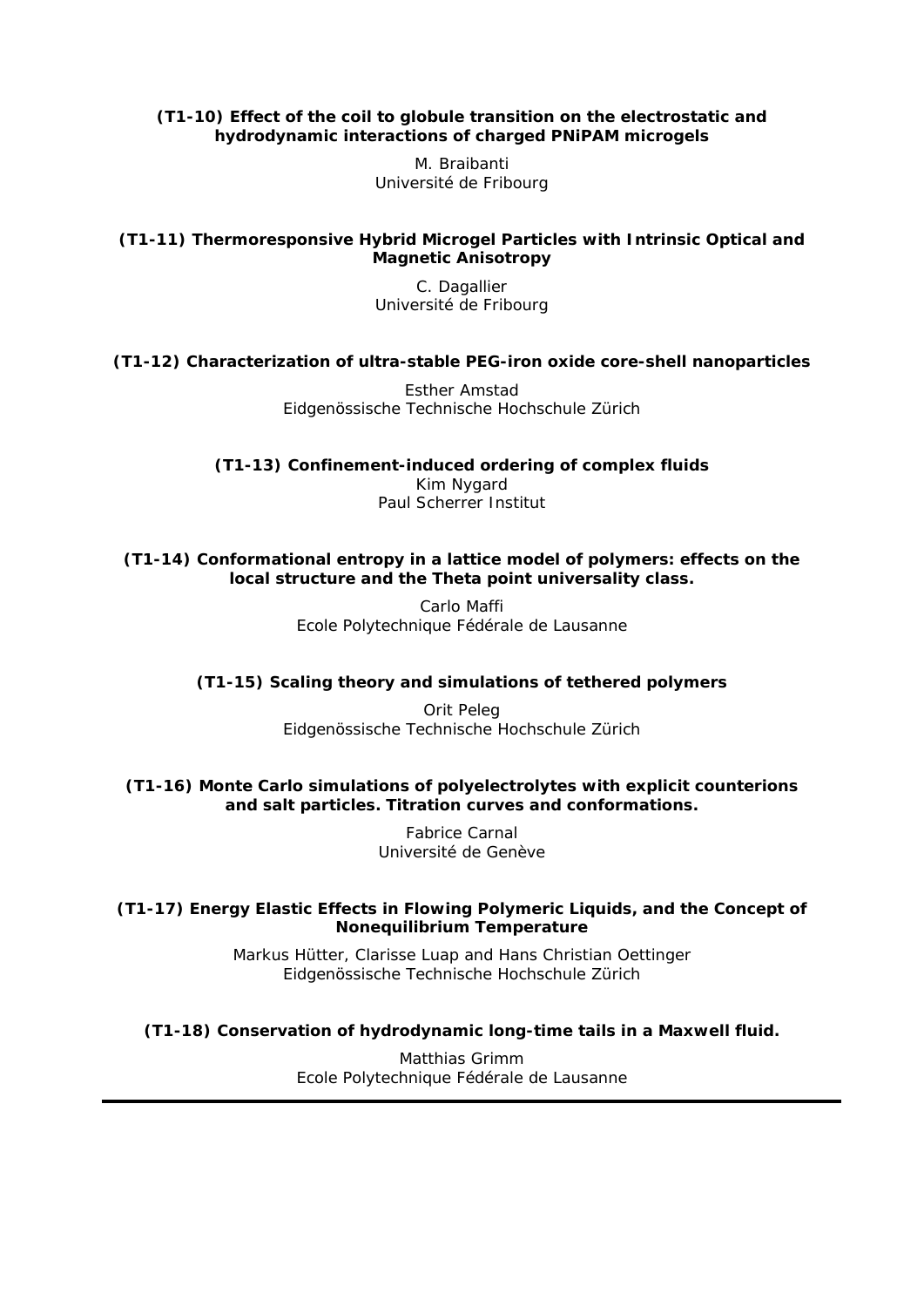#### **Theme 2: BioPhysics**

#### **(T2-1) On the Energetics of Individual DNA Molecules in Solution**

Conrad Escher and Hans-Werner Fink *Universität Zürich* 

#### **Low Energy Electron Holography**

**(T2-2)** Tatiana Latychevskaia, Jean-Nicolas Longchamp, Matthias Germann, Conrad Escher, Hans-Werner Fink *Universität Zürich* 

#### **(T2-3) Coherent Diffraction Microscopy with Low Energy Electrons**

Elvira Steinwand, Jean-Nicolas Longchamp, Hans-Werner Fink *Universität Zürich* 

#### **(T2-4) Optical Trapping Microrheology in Cultured Human Cells**"

Elena Bertseva, Peter Schmidhauser *Ecole Polytechnique Fédérale de Lausanne* 

#### **(T2-5) Membrane permeability: A novel "on-chip" membrane permeation assay**

D. Lombardi, M. Ittig, P.S. Dittrich *Eidgenössische Technische Hochschule Zürich*

#### **Theme 3: Assembly**

#### **(T3-1) Nanometer-scale direct-write 3D patterning using probes**

Felix Holzner *IBM Research Zürich and ETH Zürich*

#### **(T3-2) Structural Characterization of Radiation-Grafted Block Copolymer Films, Using SANS Technique**

Urs Gasser *Paul Scherrer Institut* 

#### **(T3-3) Correlation between Morphology, Water Uptake, and Proton Conductivity in Radiation Grafted Proton Exchange Membranes**

Sandor Balog *Paul Scherrer Institut* 

**(T3-4) FG-domain surface density and its influence on the cooperative binding of transport receptors: Implications for the nuclear pore complex** 

> Larisa Kapinos, Orit Peleg, Martin Kröger, Roderick Y.H. Lim *Universität Basel & Eidgenössische Technische Hochschule Zürich*